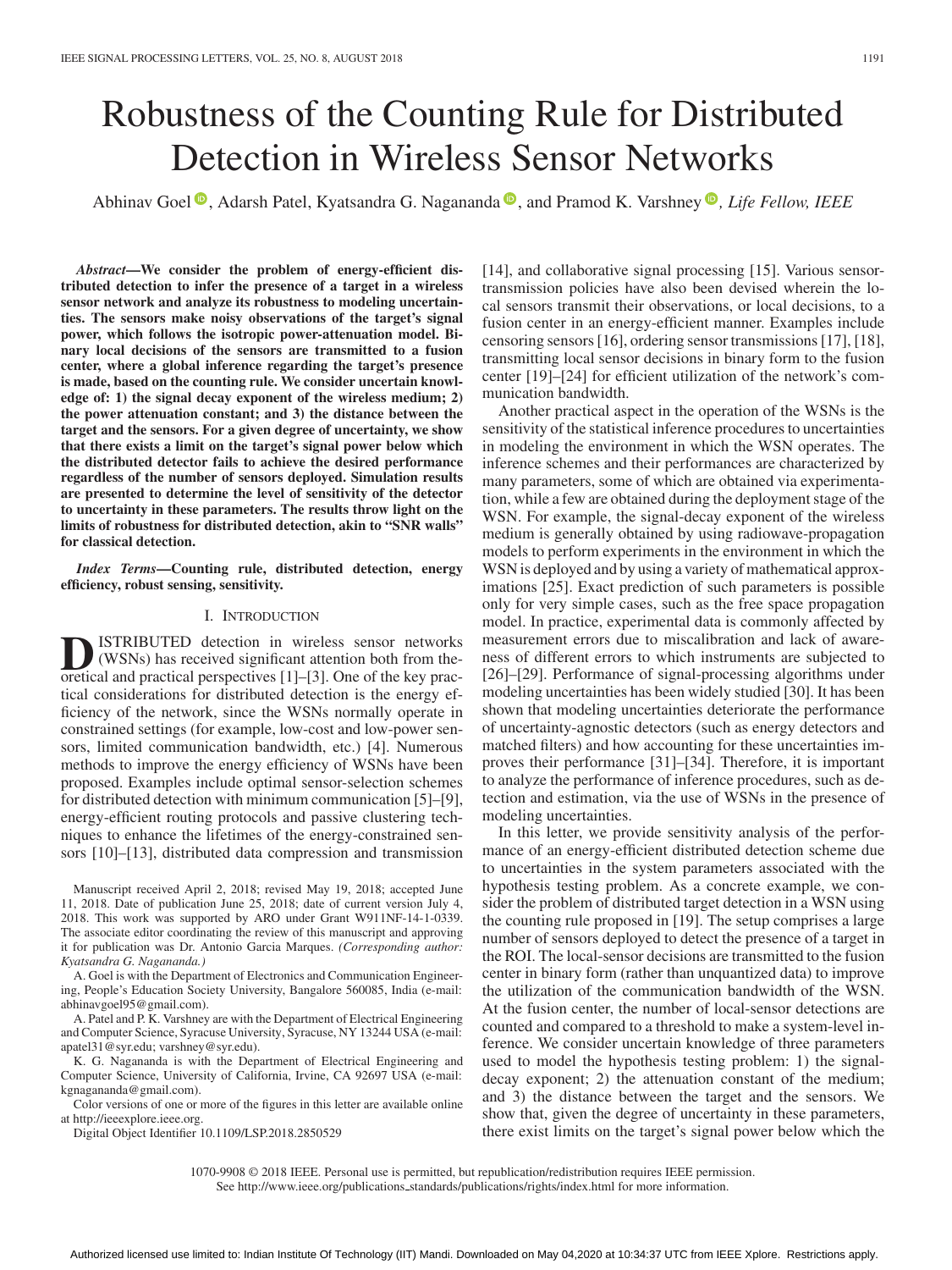

Fig. 1. Sensors deployed along the circumference of a circle.



Fig. 2. Randomly deployed sensors.

counting-rule detector fails to achieve the desired performance, no matter how many sensors are deployed in the WSN. We consider two different sensor-deployment scenarios, and present simulation results to show the sensitivity of the counting rule to modeling uncertainties. Results show that the counting rule is most sensitive to uncertainty in the signal-decay exponent and is least sensitive to uncertainty in the power-attenuation constant. Our work is similar in spirit to the notion of "SNR walls" for signal detection [32], and complements the work on robustness of the counting rule presented in [35] and [36]. It also provides guidelines to analyze the robustness of various target-detection schemes in the existing literature; see, for example, [37]–[41].

# II. SYSTEM MODEL

Without loss of generality, the target (if present) is assumed to be located at the origin and  $N$  sensors are deployed in the region of interest (ROI), which is a square of area  $b<sup>2</sup>$  units. We consider two scenarios: (i) the sensors are deployed along the circumference of a circle of radius  $d$  units (see Fig. 1); and (ii) the sensors are randomly deployed in the ROI (see Fig. 2), where the *i*th sensor is located at a distance  $d_i$  from the target. The target's signal power is assumed to follow the isotropic power-attenuation model (see [22, Sec. 2]). The signal power at sensor  $i$  is given by

$$
a_i^2 = \frac{P_0}{1 + \alpha d_i^n}, \ i = 1, \dots, N
$$
 (1)

where  $P_0$  is the target's signal power at distance zero, *n* is the signal decay exponent taking values between 2 and 3, and  $\alpha$  is a constant (larger  $\alpha$  implies faster power decay). The distance  $d_i = \sqrt{x_i^2 + y_i^2}$ , where  $(x_i, y_i)$  is the location of the *i*th sensor in the ROI. For scenario (i),  $d_i = d$ , for  $i = 1, \ldots, N$ . The *i*th sensor's observation is denoted by  $z_i$ .

Given  $z_i$ , the *i*th sensor seeks to resolve the following hypotheses:  $H_0$ :  $z_i = w_i$  and  $H_1$ :  $z_i = a_i + w_i$ , where  $w_i \sim$  $\mathcal{N}(0, 1)$ . We assume that all the local sensors use the same threshold  $\tau$  to make a local decision. The sensor-level false alarm and detection probabilities are given by  $p_{fa} = Q(\tau)$  and  $p_{d_i} = Q(\tau - \sqrt{\frac{P_0}{1 + \alpha d_i^m}})$ , respectively, where  $Q(\cdot)$  is the complementary distribution function of the standard Gaussian distribution. A local sensor transmits its decision in binary form  $(I_i \in \{0,1\}; I_i = 1$  if there is a detection, otherwise  $I_i = 0$  to the fusion center, where the number of detections made by the local sensors are counted and compared to a threshold T. The performance of this counting-rule detector is characterized in [22] (also see [19]–[23]). The system-level false-alarm probability is given by

$$
P_{\text{fa}} \approx Q \left( \frac{T - N p_{\text{fa}}}{\sqrt{N p_{\text{fa}} (1 - p_{\text{fa}})}} \right). \tag{2}
$$

The following notation is introduced before providing an expression for the system-level detection probability  $P_d$ [22, Sec. 4.2]:

$$
\gamma = Q \left( \tau - \sqrt{\frac{P_0}{1 + \alpha \left(\frac{\sqrt{2}b}{2}\right)^n}} \right)
$$
 (3)

$$
\bar{p}_d = \frac{2\pi}{b^2} \int_0^{b/2} Q\left(\tau - \sqrt{\frac{P_0}{1 + \alpha r^n}}\right) r dr + \left(1 - \frac{\pi}{4}\right) \gamma \tag{4}
$$

$$
\bar{\sigma}^2 = \frac{2\pi}{b^2} \int_0^{b/2} \left( 1 - Q \left( \tau - \sqrt{\frac{P_0}{1 + \alpha r^n}} \right) \right) \times Q \left( \tau - \sqrt{\frac{P_0}{1 + \alpha r^n}} \right) r dr + \left( 1 - \frac{\pi}{4} \right) \gamma (1 - \gamma) (5)
$$

where  $r = \sqrt{x^2 + y^2}$ . Finally, the system-level  $P_d$  is given by

$$
P_d = Q\left(\frac{T - N\bar{p}_d}{\sqrt{N\bar{\sigma}^2}}\right).
$$
 (6)

By setting  $p_{d_i} = p_d$  in the Chair–Varshney fusion rule [42], we obtain the optimal counting rule [22, Sec. 4.5]. In practice, the parameters *n* and  $\alpha$  pertaining to the wireless medium are obtained by performing experiments before the WSN is deployed, while the distances  $d_i$  s can be inferred after deployment, though they are generally unknown to the WSN. In this letter, we assume uncertain knowledge of n,  $\alpha$ , and  $d_i$ s and analyze the sensitivity of the counting rule.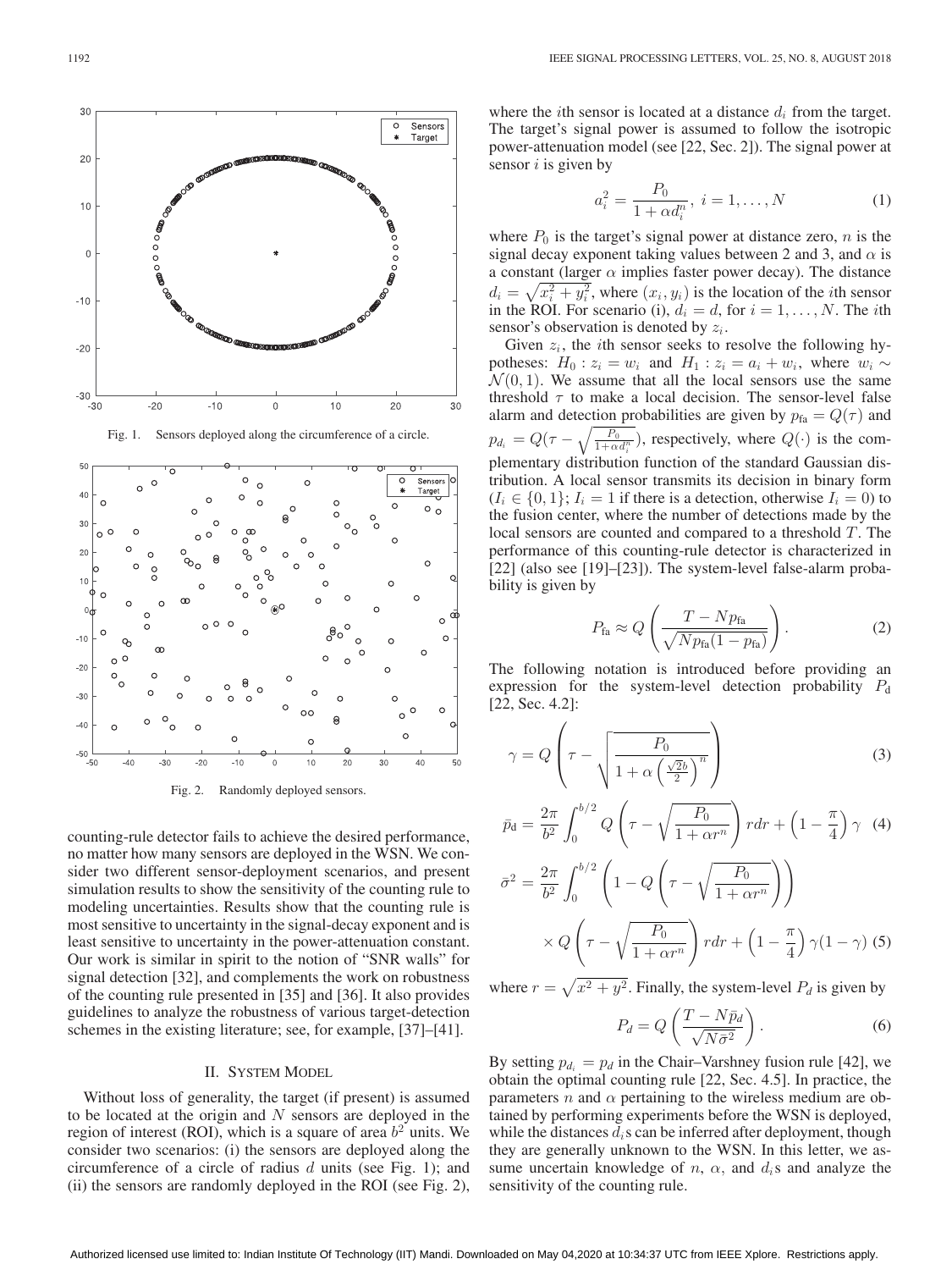#### III. SENSITIVITY TO UNCERTAIN PARAMETERS

In this section, we analyze the behavior of the counting rule by taking into account the modeling uncertainties associated with parameters  $n$ ,  $\alpha$ , and  $d_i$ . We first consider uncertainty in the signal decay exponent  $n$ . We say that the counting-rule detector is robust to uncertainties in the signal-decay exponent  $n$  if it achieves the desired system-level performance by satisfying the following conditions:

$$
\sup_{n} P_{\text{fa}}(N, n) \le P_{\text{fa}}^{*} \tag{7}
$$

$$
\inf_{n} P_d(N, n) \ge P_d^* \tag{8}
$$

for some  $0 \le P_{\text{fa}}^* \le 1$  and  $0 \le P_d^* \le 1$ . We say that the counting rule is nonrobust for a given value of  $P_0$  if it cannot achieve the desired performance, i.e., the  $(P_d, P_{fa})$ -pair, where  $0 \le P_{\text{fa}} \le 1/2$ ,  $1/2 \le P_d \le 1$  even when the number of sensors  $N$  is arbitrarily large. Simulation results show that there exists a threshold value  $P'_0$  such that the counting rule is nonrobust for all  $P_0 < P'_0$ . Similar definitions of robustness and detector "breakdown" hold for uncertainties in  $\alpha$  and  $d_i$ s. For simplicity, the sensitivity analysis is performed by considering the uncertainties in  $n$ ,  $\alpha$ , and  $d_i$ s independently; the case where the uncertainties are jointly analyzed is complicated and is relegated to future work.

For convenience of analysis, we characterize the degree of uncertainty in terms of a single parameter  $\phi > 0$ , i.e., we let  $n = \phi n$ . Using simple modifications to (2) and (6), it can be shown that the number of sensors  $N$  required to achieve the desired  $(P_d, P_{fa})$ -pair robustly [in the sense of (7) and (8)] in the presence of uncertainty in  $n$  for the scenario where the sensors are deployed along the circumference of the circle of radius  $d$  is

$$
N = \left[ \frac{Q^{-1}(P_d)\sqrt{p_d'(1-p_d')}-Q^{-1}(P_{\text{fa}})\sqrt{p_{\text{fa}}(1-p_{\text{fa}})}}{p_{\text{fa}}-p_d'} \right]^2
$$
\n(9)

where  $p_d = Q(\tau - \sqrt{\frac{P_0}{1 + \alpha d_i^{\phi n}}})$ . In the next section, we will show that (9) in fact reveals a limit on the target's signal power, below which it becomes impossible to achieve the desired  $(P_d, P_{fa})$  and at the same time fails to satisfy the robustness conditions in (7) and (8). Essentially, this establishes the limits of robustness of the counting rule. For the scenario where the sensors are randomly distributed in the ROI, we get

$$
N = \left[ \frac{Q^{-1}(P_d)\sqrt{\bar{\sigma}^2} - Q^{-1}(P_{\text{fa}})\sqrt{p_{\text{fa}}(1 - p_{\text{fa}})}}{p_{\text{fa}} - \bar{p}_d'} \right]^2 \tag{10}
$$

where

$$
\vec{p}_d' = \frac{2\pi}{b^2} \int_0^{b/2} Q\left(\tau - \sqrt{\frac{P_0}{1 + \alpha r^{\phi n}}}\right) r dr \tag{11}
$$

$$
\bar{\sigma}^2 = \frac{2\pi}{b^2} \int_0^{b/2} \left( 1 - Q \left( \tau - \sqrt{\frac{P_0}{1 + \alpha r^{\phi n}}} \right) \right) \times Q \left( \tau - \sqrt{\frac{P_0}{1 + \alpha r^{\phi n}}} \right) r dr.
$$
 (12)

To analyze the performance of the counting rule in the presence of uncertainties in the attenuation constant  $\alpha$  we let  $\alpha = \omega \alpha$ , where the parameter  $\omega > 0$  quantifies the degree of uncertainty. In this case, the expression for the number of sensors N needed to achieve the system-level  $(P_d, P_{fa})$ -pair robustly is similar to those in (9) [for scenario (i)] and (10) [for scenario (ii)], but with the following differences:

$$
p'_d = Q\left(\tau - \sqrt{\frac{P_0}{1 + \omega \alpha d_i^n}}\right)
$$
\n(13)

$$
\bar{p}_d' = \frac{2\pi}{b^2} \int_0^{b/2} Q\left(\tau - \sqrt{\frac{P_0}{1 + \omega \alpha r^n}}\right) r dr \tag{14}
$$

$$
\bar{\sigma}^2 = \frac{2\pi}{b^2} \int_0^{b/2} \left( 1 - Q \left( \tau - \sqrt{\frac{P_0}{1 + \omega \alpha r^n}} \right) \right) \times Q \left( \tau - \sqrt{\frac{P_0}{1 + \omega \alpha r^n}} \right) r dr.
$$
\n(15)

Last, for the uncertainty in the knowledge of the distance  $d_i$ between the *i*th sensor and the target, we let  $d_i = \rho d_i$ , where the uncertainty is quantified by  $\rho > 0$ . Here again, the number of sensors N required to attain the desired system-level  $(P_d, P_{fa})$ pair robustly is the same as in (9) [for scenario (i)] and (10) [for scenario (ii)] with

$$
p'_d = Q\left(\tau - \sqrt{\frac{P_0}{1 + \alpha \rho^n d^n}}\right) \tag{16}
$$

$$
\bar{p}_d' = \frac{2\pi}{b^2} \int_0^{b/2} Q\left(\tau - \sqrt{\frac{P_0}{1 + \alpha \rho^n r^n}}\right) r dr \tag{17}
$$

$$
\bar{\sigma}^2 = \frac{2\pi}{b^2} \int_0^{b/2} \left( 1 - Q \left( \tau - \sqrt{\frac{P_0}{1 + \alpha \rho^n r^n}} \right) \right)
$$

$$
\times Q \left( \tau - \sqrt{\frac{P_0}{1 + \alpha \rho^n r^n}} \right) r dr. \tag{18}
$$

# IV. EXPERIMENTAL RESULTS AND DISCUSSION

In this section, we evaluate the formulas derived in the previous section to show how the robustness of the detector breaks down due to modeling uncertainties. We note that the results demonstrate the robustness of the system-level  $(P_d, P_{fa})$  performance and not of the local sensor-level  $(p_{d_i}, p_{fa})$  performance. This distinguishes our results from the SNR walls of [32], which was for centralized detection.

For scenario (i), the target is located at the origin in the ROI, which is a square of area 50 units, and the sensors are deployed along the circumference of the circle of radius  $d = 20$  units. We consider the local sensor-level  $p_{fa} = 0.2$ , while the desired system-level performance is  $(P_d, P_{fa}) = (0.9, 01)$ . Similar to [22], we let the signal-decay exponent  $n = 2$  and the attenuation constant  $\alpha = 200$ . We express the degree of uncertainty in n,  $\alpha$ , and  $d$  on the decibel scale. We consider three uncertainty values for each parameter; specifically, when we deal with uncertainty in the signal-decay exponent n, we let  $\phi = 0.2$  dB,  $\phi = 2$  dB, and  $\phi$  = 5 dB. Similarly for  $\omega$  and  $\rho$  when dealing with uncertainties in  $\alpha$  and d, respectively.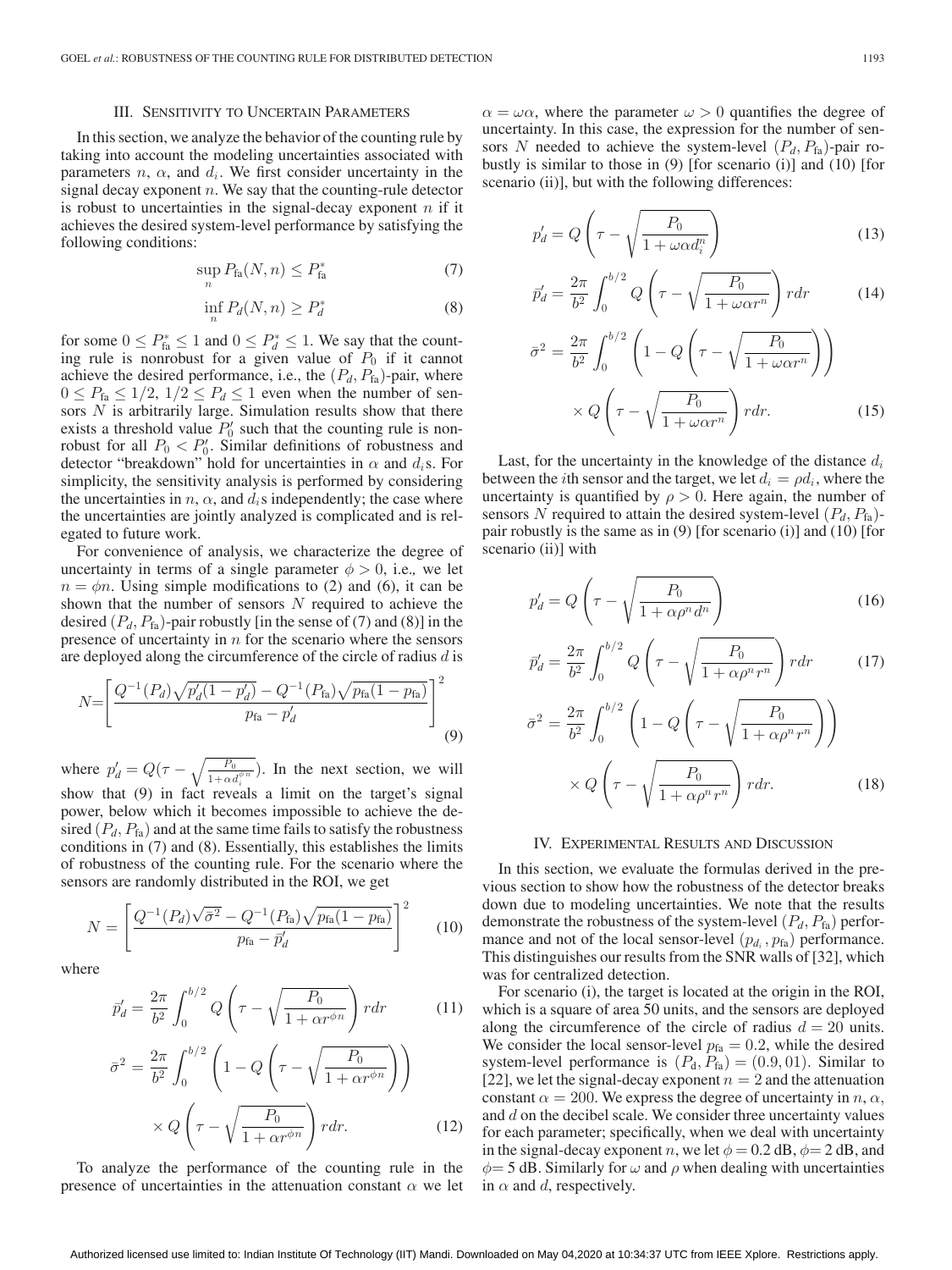

Fig. 3. Robustness to uncertainty in n when the sensors are along the circumference of a circle and when they are randomly deployed in the ROI.



Fig. 4. Robustness to uncertainty in  $\alpha$  when the sensors are along the circumference of a circle and when they are randomly deployed in the ROI.

In Fig. 3, we plot the number of sensors  $N$  required to robustly achieve the desired  $(P_d, P_{fa})$ -pair for various values of the target's signal power when there is uncertainty in the signaldecay exponent  $n$ . We show the results for the scenario where the sensors are along the circumference of a circle and when the sensors are randomly deployed in the ROI. The following is the interpretation of this plot: Given the target's signal power, we can infer the number of sensors required to achieve the desired  $(P_d, P_{fa})$ -pair robustly under the given degree of uncertainty. If the target's signal power is reduced below this level keeping the degree of uncertainty constant, then no matter how many more sensors are added to the network, it becomes impossible to achieve this performance robustly. In other words, the increasing trend in Fig. 3 establishes the limits of robustness of the counting rule due to uncertainty in  $n$ , beyond which the detector breaks down. From Fig. 3, it can be seen that this limit is demonstrated by a wall-type behavior, which indicates how



Fig. 5. Robustness to uncertainty in  $d_i$  when the sensors are along the circumference of a circle and when they are randomly deployed in the ROI.

the robustness breaks down in spite of using an arbitrarily large number of sensors. A similar behavior can be observed for uncertainties in  $\alpha$  and d, as shown in Figs. 4 and 5, respectively. By comparing Figs. 3–5, it can also be seen that for a given degree of uncertainty, the counting rule is most sensitive to uncertainty in *n* and is least sensitive to uncertainty in  $\alpha$ , both when the sensors are placed along the circumference of a circle and when they are randomly deployed.

# V. CONCLUDING REMARKS

We studied the limits of robustness of the counting-rule detector to uncertainties in modeling parameters, such as the signaldecay exponent, the power-attenuation constant, and the distance between the target and the sensors. We considered two sensor-deployment scenarios and showed that among the three parameters considered the counting rule is most sensitive to uncertainties in the signal-decay exponent, while it is least sensitive to the power-attenuation constant. Beyond studying the impact of modeling uncertainties on the performance of distributed detection in WSNs, our results show the broader applicability of the notion of performance limits in detection problems originally studied in [32], where SNR walls for energy detectors were considered. Note that, the received-signal strength is a function of the distance of the sensor from the source. When the noise variance varies across the sensors, it is possible to have a sensitivity analysis for different local  $p_{fa}$ , however, this is outside the scope of the present letter and is relegated to future work.

#### **REFERENCES**

- [1] P. K. Varshney, *Distributed Detection and Data Fusion*. New York, NY, USA: Springer-Verlag, 1997.
- [2] A. Swami, Q. Zhao, Y.-W. Hong, and L. Tong, *Wireless Sensor Networks: Signal Processing and Communications Perspectives*. Hoboken, NJ, USA: Wiley, 2007.
- [3] W. Dargie and C. Poellabauer, *Fundamentals of Wireless Sensor Networks: Theory and Practice*. Hoboken, NJ, USA: Wiley, 2010.
- [4] B. M. Sadler, "Fundamentals of energy-constrained sensor network systems," *IEEE Aerosp. Electron. Syst. Mag.*, vol. 20, no. 8, pp. 17–35, Aug. 2005.